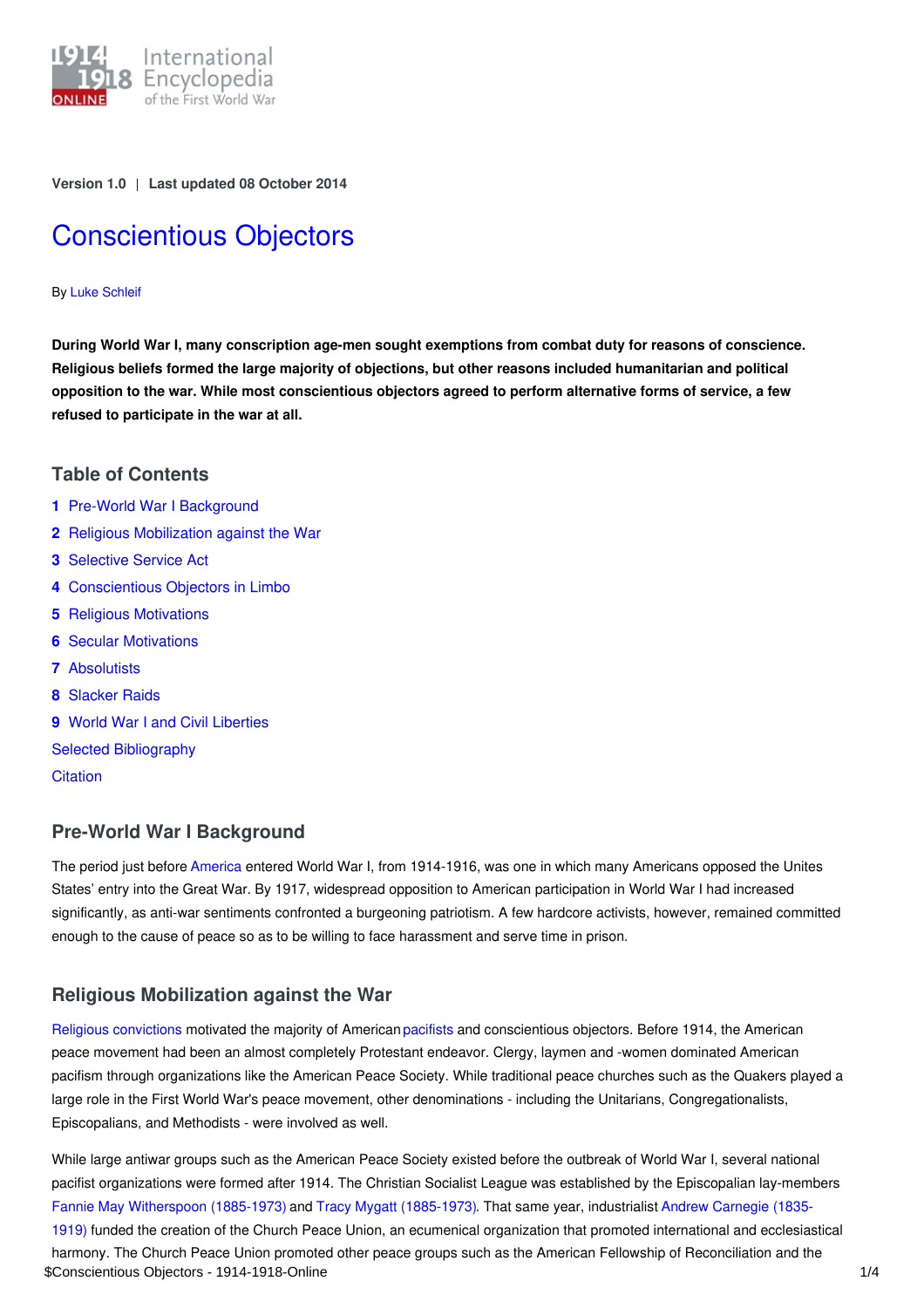American League to Limit Armaments. In 1916, the Church Peace Union hosted a massive "Conference of Peacemakers" that brought together many of the largest antiwar groups, including the Women's Peace Party, the American Peace Society, the League to Enforce Peace, the American Neutral Conference Committee and the World Peace Foundation. Two principal aims of American pacifist organizations were to end fighting in Europe and to promote the United States' [neutrality](http://ui:CeDiS1418@encyclopedia.1914-1918-online.net/article/neutrality).

## <span id="page-1-0"></span>**Selective Service Act**

When Congress passed the [Selective](http://ui:CeDiS1418@encyclopedia.1914-1918-online.net/article/selective_service_act) Service Act in May 1917, many pacifists transitioned to a new status, namely that of conscientious objectors. The Act exempted members of well-established religious groups whose doctrines forbade participation in combat. Uncertainty in local draft boards over which religious sects qualified for exemptions frequently resulted in arbitrary rulings in conscientious objection claims. There was initially no provision in the Selective Service Act for non-religious objections for military service. Thus individuals objecting to the war on humanitarian or political grounds and German Americans who detested fighting their former countrymen stood without any legal protections of their objections to fighting.

## <span id="page-1-1"></span>**Conscientious Objectors in Limbo**

In addition to the haphazard granting of combat exemptions, the federal government failed to outline what alternative services conscientious objectors might perform. The outcome was that for nearly a year, the 20,000 men who had been granted [conscientious](http://ui:CeDiS1418@encyclopedia.1914-1918-online.net/index/names/118643401) objector status by local draft boards were sent to army training camps until President Woodrow Wilson (1856- 1024) designated alternative forms of service. While the War Department instructed Army commanders to segregate and to treat conscientious objectors considerately, life in the camps was hard. Humiliation, hazing and cajoling resulted in 16,000 certified conscientious objectors renouncing their combat exemptions and taking up arms. The Civil Liberties Bureau protested their treatment, and in March 1918 President Wilson finally designated alternative forms of service available to conscientious objectors. It was also in March that local draft boards were allowed to consider non-religious conscience objections.

#### <span id="page-1-2"></span>**Religious Motivations**

Religious beliefs formed a primary motivating factor for conscientious objectors. Out of the 65,000 total of men claiming conscientious objector status, the large majority were motivated by some form of religious objection. Of the 4,000 men who refused to participate in the war in any capacity, roughly 90 percent were Christian pacifists. Many conscientious objectors represented long-standing pacifistic denominations such as the Society of Friends (Quakers) and the Mennonites. Other religious groups, including African American Pentecostals, Jehovah's Witnesses and the Molokan Church of Arizona, sought to claim exemptions from military service. In addition to denominations which claimed exemptions from military service, some individuals from mainline churches such as the Episcopalians and Presbyterians also sought conscientious objector status.

#### <span id="page-1-3"></span>**Secular Motivations**

About 10 percent of conscientious objectors objected on political or humanitarian grounds. Some socialists and the radical Industrial Workers of the World (I.W.W.) unionists sought exemptions from combat duty and opposed the war because they saw it as supporting wealthy businessmen and the capitalist system. A small number of anarchists rejected the right of the state to compel them to fight in a conflict they opposed. Finally some German Americans refused to fight against their former countrymen. When Congress passed the Espionage Act in 1917 and the Sedition Act one year later, radical socialists and anarchists - many of whom were immigrants - faced imprisonment and deportation.

# <span id="page-1-4"></span>**Absolutists**

While the majority of conscientious objectors agreed to fulfill some sort of alternative service, about 4,000 were imprisoned for refusing to participate in the war at all. These "absolutists" faced much harsher punishment than other conscientious objectors. Some of them, such as the chief of the Civil Liberties Bureau Roger N. Baldwin [\(1884-1981\)](http://ui:CeDiS1418@encyclopedia.1914-1918-online.net/index/names/11604313X), were able to have their cases tried in civil courts. Many, however, were not so fortunate. Over 500 absolutist conscientious objectors were inducted into the army, court-martialed and brought before a military [tribunal.](http://ui:CeDiS1418@encyclopedia.1914-1918-online.net/article/military_justice) Nearly all were found guilty and sent to military prisons where they often faced brutal treatment. While imprisoned war resisters had little recourse to justice, two military officers responsible for severely \$Conscientious Objectors - 1914-1918-Online 2/4